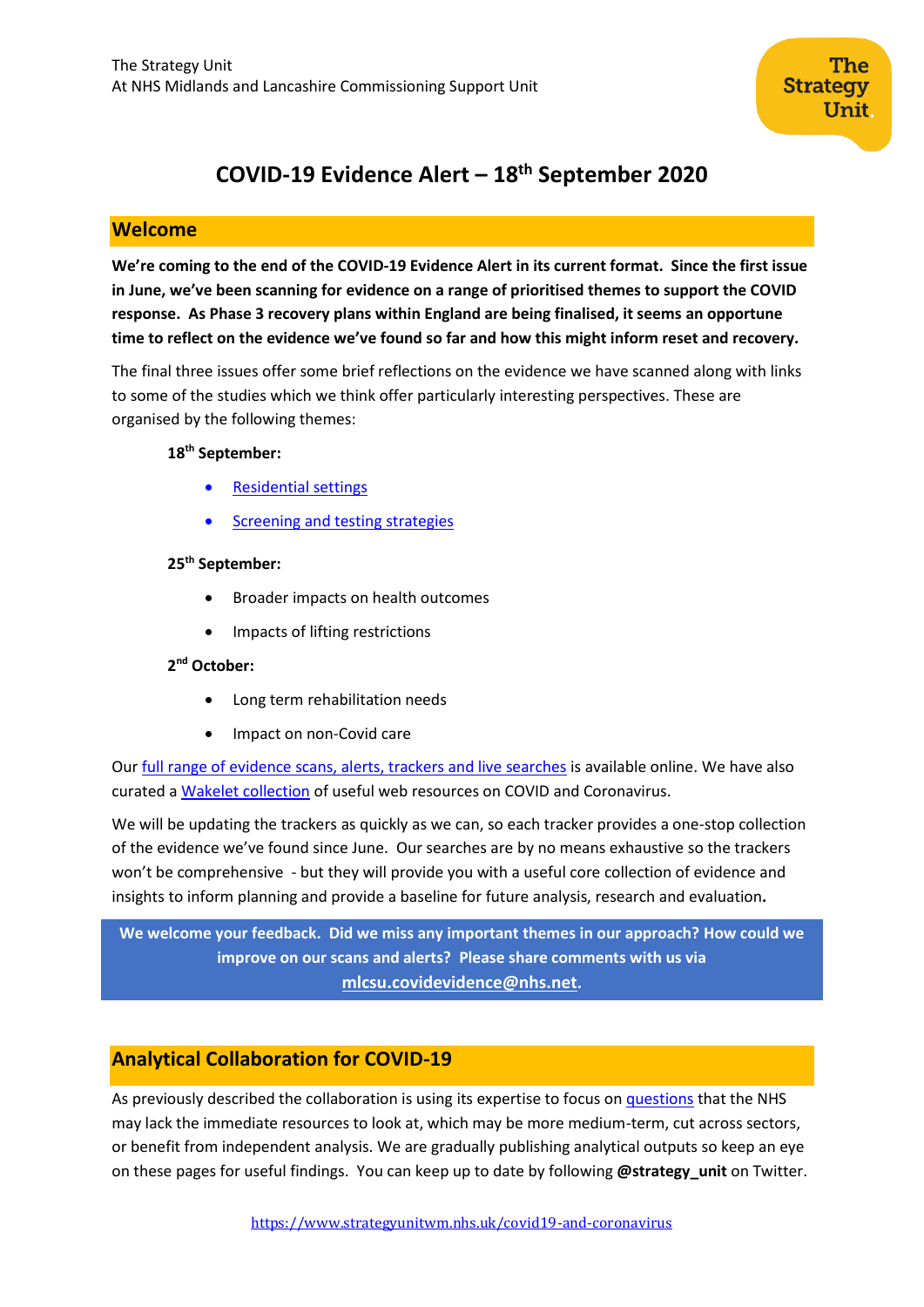## <span id="page-1-0"></span>**Evidence reflections: Residential settings**

We set out to find evidence relating to all types of residential setting (including care homes, prisons, educational institutions and sheltered housing). However, the vast majority of what we found was focused on care homes. [LTC Responses to COVID-19,](https://ltccovid.org/) an international long-term care policy network, has done a great job of assembling evidence on th[e impact of COVID-19,](https://ltccovid.org/wp-content/uploads/2020/08/COVID-19-mortality-in-long-term-care-final-Sat-29-1.pdf) including country reports and international comparisons.

**Strategy** 

**Unit** 

A [living systematic review](https://www.medrxiv.org/content/10.1101/2020.06.09.20125237v3) (updated frequently) has proved useful in tracking evidence on the impacts in care homes. It is clear from emerging evidence that these impacts are similar across many different countries [1,](https://www.researchgate.net/profile/Anja_Declercq/publication/342751229_Why_in_almost_all_countries_was_residential_care_for_older_people_so_badly_affected_by_COVID-19_Why_in_almost_all_countries_was_residential_care_for_older_people_so_badly_affected_by_COVID-19/links/5f04bc25299bf188160839bc/Why-in-almost-all-countries-was-residential-care-for-older-people-so-badly-affected-by-COVID-19-Why-in-almost-all-countries-was-residential-care-for-older-people-so-badly-affected-by-COVID-19.pdf) [2.](https://www.who.int/publications/i/item/WHO-2019-nCoV-Policy_Brief-Long-term_Care-2020.1)

We found a number of [recurring themes](https://www.strategyunitwm.nhs.uk/sites/default/files/2020-05/20200507%20Evidence%20rapid%20scan%201%20-%20Care%20Homes.pdf) specific to residential settings generally:

- **Reducing the spread**: as well as the need for increased hygiene and decontamination, there are gaps in testing. Tests are focused on individuals with respiratory symptoms yet individuals may present with no[/atypical symptoms.](https://www.medrxiv.org/content/10.1101/2020.07.07.20148148v1) As the pandemic has progressed, there has been interest in the risk of infection amongst [rotating staff members](https://www.journalofinfection.com/article/S0163-4453(20)30508-9/fulltext) and how [testing](https://academic.oup.com/jid/advance-article/doi/10.1093/infdis/jiaa565/5901911) might be implemented, from studies based in London care homes. There is also emerging evidence o[n risk factors](https://www.medrxiv.org/content/10.1101/2020.08.24.20168955v1) associated with hospital discharge into care homes. There are studies (from the US  $1, 2$  $1, 2$  and Canada  $1, 2$ ) focused on accommodation for homeless people, and [sheltered housing,](https://www.sciencedirect.com/science/article/pii/S0740547220303500?v=s5) noting some of the challenges (for example, some symptoms are often present in homeless people so may not a good indicator of infection) and solutions.
- **Surge planning**: includes planning [1,](https://onlinelibrary.wiley.com/doi/epdf/10.1111/jgs.16513)[2](https://www.policyalternatives.ca/sites/default/files/uploads/publications/National%20Office/2020/04/Reimagining%20residential%20care%20COVID%20crisis.pdf) for future peaks and protecting high-risk patients (such as those with dementia who "walk with intent") and suggests a need for multi-agency planning  $1, 2$  $1, 2$ .
- **Staffing**: the attempt to cover staffing gaps through temporary staff may exacerbate spread, particularly where staff are deployed across multiple sites. Retention is identified as a key issue to address during recovery planning. There is emerging evidence on the impact on staff wellbeing  $1, 2$  $1, 2$ .
- **PPE**: highlighting issues with supply chains as well as a need for more training for staff in how to use PPE effectively. A [report](https://www.hsib.org.uk/documents/240/PPE_care_workers_delivering_homecare_during_the_Covid-19_response.pdf) from the Healthcare Safety Investigation Branch highlights the issues involved in domiciliary care.
- **Communication**: there is some evidence to suggest that awareness of the implications COVID-19 is low amongst some residents, suggesting a need for more communication  $1, 2, 3$  $1, 2, 3$  $1, 2, 3$ . There are also recommendations to improve systematic communication both with other services and with relatives of residents.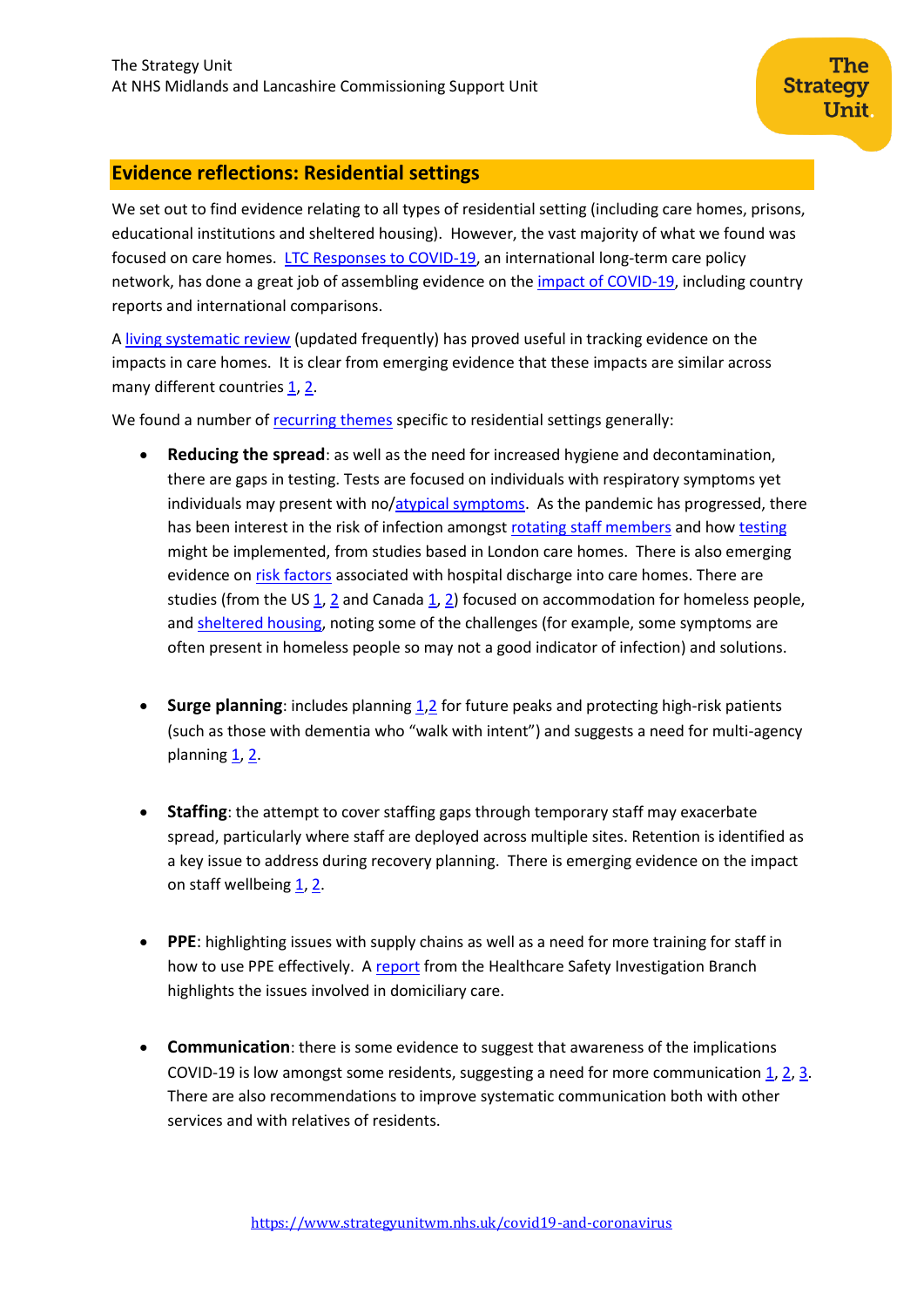- **Isolation and distancing**: qualitative studies suggest a concern with the unintended consequences of distancing in a population where anxiety and depression are prevalent. Recovery planning should include procedures for reintroducing visitors safely  $\underline{1}$ ,  $\underline{2}$ ,  $\underline{3}$ ,  $\underline{4}$ ,  $\underline{5}$ .
- **Technology**: Some studies are exploring the use of telemedicine as a means of delivering care remotely [1,](https://onlinelibrary.wiley.com/doi/epdf/10.1111/jgs.16513) [2,](https://covid-19.cochrane.org/studies/crs-13274933) [3.](https://www.jamda.com/article/S1525-8610(20)30447-3/fulltext) However, access to technology remains an issue in residential settings. There are also suggestions that "no-touch technology[",](https://insight.jci.org/articles/view/139292/pdf) which may limit spread, are not in widespread use. One [study,](https://onlinelibrary.wiley.com/doi/full/10.1111/jir.12740) focused on residential facilities for people with learning disabilities, emphasised the need for real-time data analysis to manage spread.

As the pandemic progressed, scrutiny increased as the impact in care homes became clearer. [A](https://www.medrxiv.org/content/10.1101/2020.07.09.20149583v1) [population analysis](https://www.medrxiv.org/content/10.1101/2020.07.09.20149583v1) from Scotland highlights the impact in the UK. There is a focus on what lessons we can learn and apply to minimise further spread and harm. Analysis from the COVID Analytical Collaboration offers valuable insights to inform recovery planning:

| 28/4/20 | Dire warnings from care home sector<br>borne out in the latest data                                                                  | <b>Health Foundation</b> | Sarah Deeny                        |
|---------|--------------------------------------------------------------------------------------------------------------------------------------|--------------------------|------------------------------------|
| 30/4/20 | <b>Tackling the COVID-19 outbreak in</b><br>care homes                                                                               | King's Fund              | Adam Gordon and<br>Claire Goodman  |
| 1/5/20  | Deaths in care homes: what do the<br>numbers tell us?                                                                                | <b>Nuffield Trust</b>    | Nigel Edwards and<br>Natasha Curry |
| 13/5/20 | Care homes have seen the biggest<br>increase in deaths since the start of<br>the outbreak                                            | <b>Health Foundation</b> |                                    |
| 15/5/20 | What has been the impact of COVID-<br>19 on care homes and the social care<br>workforce?                                             | <b>Health Foundation</b> |                                    |
| 22/5/20 | Do all care home residents face an<br>equal risk of dying from COVID-19?                                                             | <b>Health Foundation</b> | Fiona Grimm and<br>Sarah Deeny     |
| 22/6/20 | Covid-19: how is it impacting on<br>prisoners' health?                                                                               | <b>Nuffield Trust</b>    | <b>Miranda Davies</b>              |
| 16/9/20 | <b>Chart of the week: Home deaths</b><br>account for as many excess deaths<br>since start of the pandemic as<br>deaths in care homes | <b>Nuffield Trust</b>    | Sarah Scobie                       |

### **Cross-cutting themes**

<span id="page-2-0"></span>Don't forget to take a look at our [evidence map on inequalities and COVID-19](https://www.strategyunitwm.nhs.uk/sites/default/files/2020-08/20200821%20COVID-19%20and%20inequalities%20evidence%20map.xlsx) and our rapid scan on [COVID-19 longitudinal studies.](https://www.strategyunitwm.nhs.uk/sites/default/files/2020-08/20200821%20Evidence%20rapid%20scan%207%20-%20Prospective%20population%20studies.pdf) We've also share[d live searches](https://www.strategyunitwm.nhs.uk/evidence-helping-you-keep-date) on infodemics and information literacy.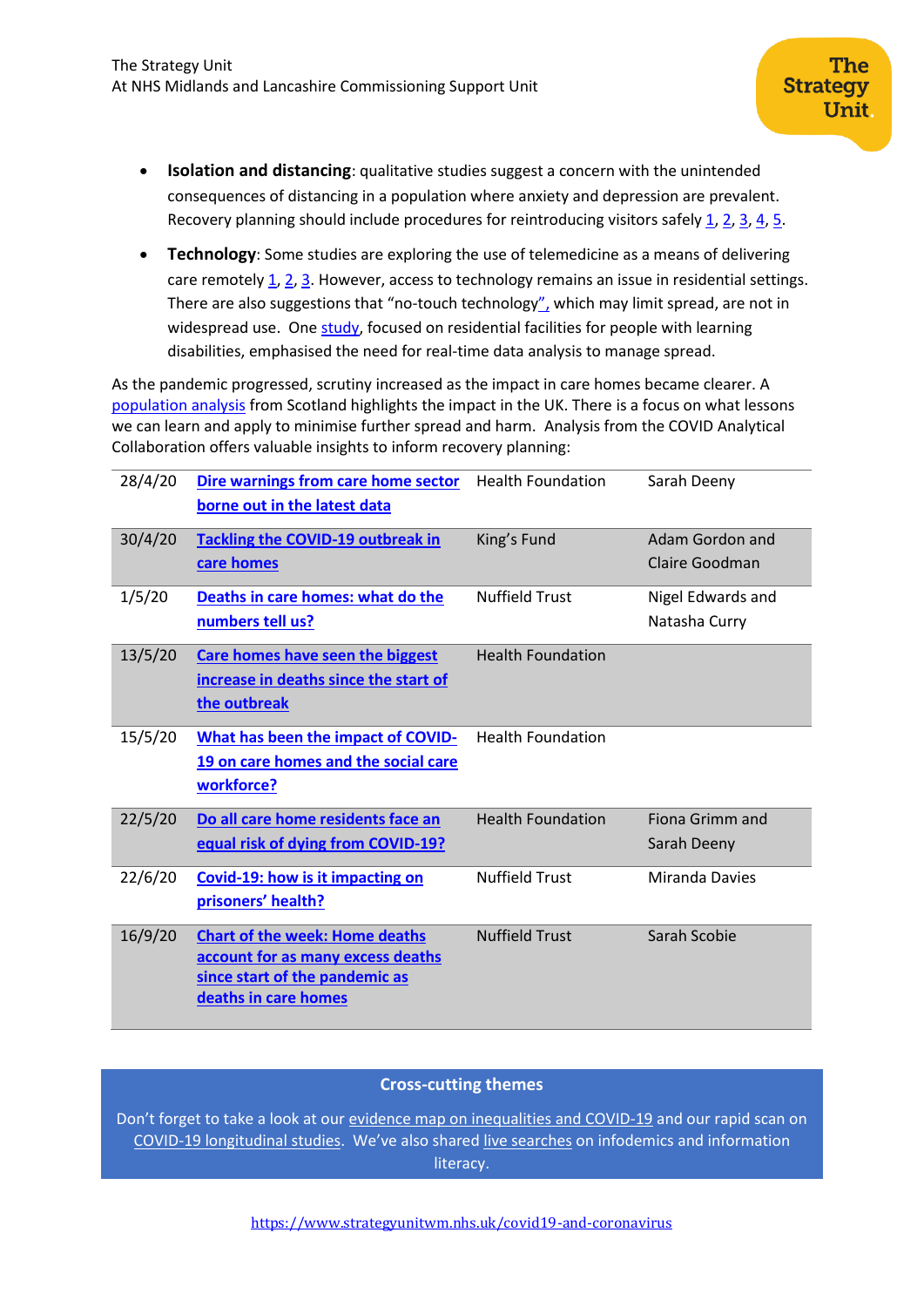## **Evidence Reflections: Screening and testing strategies**

## **With thanks to Christina Maslen, Health Evidence Matters who prepared the [rapid evidence scan](https://www.strategyunitwm.nhs.uk/sites/default/files/2020-05/20200521%20Evidence%20rapid%20scan%204%20-%20screening%20and%20testing%20strategies.pdf) in May.**

Screening and testing strategies form only one element of an overall epidemic response and need to be considered within the context of all actions, including broader public health measures such as surveillance, that are designed to optimise healthcare requirements and successfully manage COVID-19.

### **The role of testing and screening**

Policy has been adapted as the pandemic has progressed. Th[e Health Foundation Policy Tracker](https://www.health.org.uk/news-and-comment/charts-and-infographics/covid-19-policy-tracker) provides a timeline of how policy developed and the health system responses in the UK. The Health [System Response Monitor](https://www.covid19healthsystem.org/mainpage.aspx) provides a comparison of testing strategies across different countries.

It was clear from very early on that this is a fast-moving situation, with new studies published continuously. Due to time constraints and urgency needed to release findings into the public domain, much of the earlier evidence was based on case studies or modelling studies.

Imperial College published their [analysis](https://www.imperial.ac.uk/media/imperial-college/medicine/mrc-gida/2020-04-23-COVID19-Report-16.pdf) in April, using modelling to investigate the effectiveness of various testing strategies. The study found that testing is most useful when targeted at high-risk groups such as healthcare and care home staff and other at-risk groups. Weekly screening using PCR or point-of-care tests for infection irrespective of symptoms in addition to testing of symptomatic individuals may prevent an additional 25-33 % of their contribution to transmission in hospital and the community.

A [systematic review of interventions](https://www.medrxiv.org/content/10.1101/2020.04.20.20054726v2) to suppress the COVID-19 pandemic suggests there is some albeit low quality - evidence that the most cost-effective interventions are swift contact tracing and case isolation and surveillance networks. Analysis  $1, 2, 3, 4, 5, 6, 7$  $1, 2, 3, 4, 5, 6, 7$  $1, 2, 3, 4, 5, 6, 7$  $1, 2, 3, 4, 5, 6, 7$  $1, 2, 3, 4, 5, 6, 7$  $1, 2, 3, 4, 5, 6, 7$  $1, 2, 3, 4, 5, 6, 7$  $1, 2, 3, 4, 5, 6, 7$  confirmed the need for adequate surveillance and contact tracing to be in place to manage lockdown and to avoid overload of health systems. There are however, some challenges with [adherence](https://www.medrxiv.org/content/10.1101/2020.08.20.20178558v1) to contact tracing. A number of papers  $1, 2$  $1, 2$  sought to capture learning from those countries who were impacted earlier in the pandemic, to identify transferable lessons for the UK. [A report](https://www.ecdc.europa.eu/en/publications-data/population-wide-testing-sars-cov-2-country-experiences-and-potential-approaches) from the European Centre for Disease Control compares approaches across the EU/EEA and the UK.

### **Delivery of testing/screening and continuity of care**

Findings  $1, 2, 3$  $1, 2, 3$  $1, 2, 3$  related to the benefits of periodic testing of healthcare staff have been confirmed by several studies, both modelling and case studies in UK hospitals, with several focusing on the role and limitations of symptom-based screening [1,](https://www.journalofhospitalinfection.com/article/S0195-6701(20)30259-0/pdf) [2,](https://pubmed.ncbi.nlm.nih.gov/32396670/) [3,](https://link.springer.com/article/10.1007/s00405-020-06237-8) [4.](https://www.mdpi.com/2077-0383/9/9/2870) [A study from London](https://www.journalofhospitalinfection.com/article/S0195-6701(20)30356-X/fulltext) offered some insights to the transmission dynamics of COVID in a large teaching hospital.

There is limited evidence  $1, 2, 3, 4, 5$  $1, 2, 3, 4, 5$  $1, 2, 3, 4, 5$  $1, 2, 3, 4, 5$  $1, 2, 3, 4, 5$  that local testing and that extensive testing all have a positive impact on mortality rates, with the countries with the highest testing rates per population having the lowest death rates. Testing [capacity](https://www.mdpi.com/2075-4418/10/7/464) is clearly an issue, presenting [challenges](https://www.tandfonline.com/doi/full/10.1080/10408363.2020.1776675) to laboratory services. However, increased testing capacity alone may not provide a solution to lockdown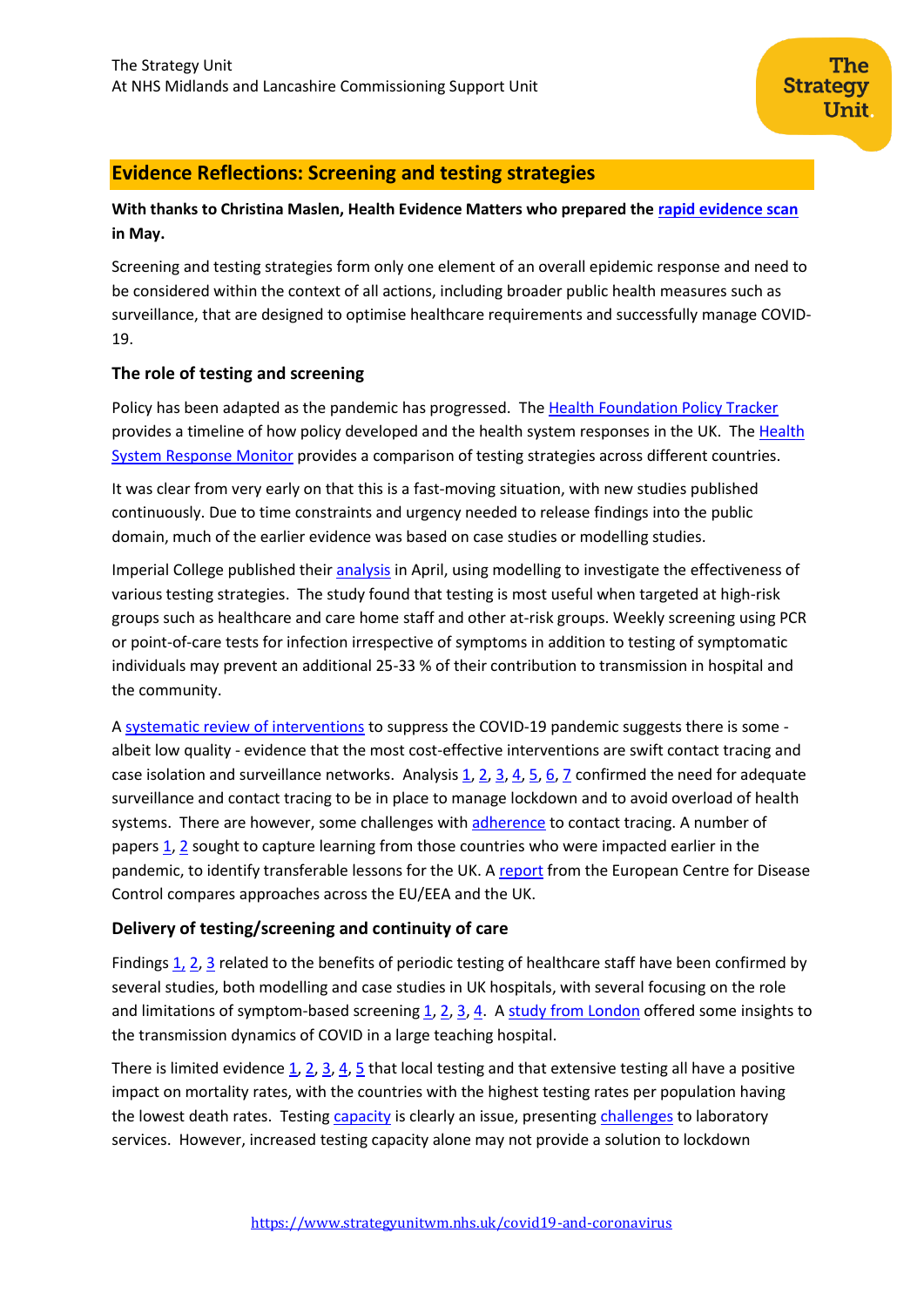measures in the UK. The progression of the epidemic and peak infections depends heavily on test characteristics, test targeting, and prevalence of the infection.

Antibody based immunity passports were mooted as helping people return to work but given the [significant technical, legal and ethical challenges,](https://www.imperial.ac.uk/media/imperial-college/medicine/mrc-gida/2020-04-23-COVID19-Report-16.pdf) were [rejected as a solution to ending lockdown,](https://www.medrxiv.org/content/10.1101/2020.04.16.20067884v3) as they can put the population at risk if poorly targeted. There has been growing interest in seroprevalence studies with a [Cochrane review](https://www.cochranelibrary.com/cdsr/doi/10.1002/14651858.CD013652/full) and several other papers  $1, 2, 3, 4, 5, 6, 7, 8$  $1, 2, 3, 4, 5, 6, 7, 8$  $1, 2, 3, 4, 5, 6, 7, 8$  $1, 2, 3, 4, 5, 6, 7, 8$  $1, 2, 3, 4, 5, 6, 7, 8$  $1, 2, 3, 4, 5, 6, 7, 8$  $1, 2, 3, 4, 5, 6, 7, 8$  $1, 2, 3, 4, 5, 6, 7, 8$ exploring the role of serological testing.

We found some evidence on the practicalities of setting up testing centres  $1, 2, 3$  $1, 2, 3$  $1, 2, 3$  and more studies are emerging which explore the role of testing/screening in restarting services  $\frac{1}{2}$ ,  $\frac{2}{2}$ ,  $\frac{3}{2}$ ,  $\frac{4}{2}$ ,  $\frac{5}{2}$  and the risks of [nosocomial spread](https://www.rcpjournals.org/content/clinmedicine/20/5/e173) in healthcare settings.

Analysis from the COVID Analytical Collaboration offers useful insights to inform screening and testing strategies:

| May     | <b>The Health Foundation COVID-19</b>        | Ipsos MORI on behalf     |                     |
|---------|----------------------------------------------|--------------------------|---------------------|
| 2020    | <b>Survey A report of survey findings on</b> | of the Health            |                     |
|         | public attitudes towards a potential         | Foundation               |                     |
|         | smartphone app to 'track and trace'          |                          |                     |
|         | <b>Coronavirus outbreaks</b>                 |                          |                     |
| 29/5/20 | Three tests for the COVID-19 contact         | <b>Health Foundation</b> | Adam Steventon      |
|         | tracing app                                  |                          |                     |
| 7/7/20  | <b>Chart of the week: The knowns and</b>     | <b>Nuffield Trust</b>    | <b>Billy Palmer</b> |
|         | unknowns of NHS Test and Trace               |                          |                     |
| 13/8/20 | <b>Strengthening health protection:</b>      | King's Fund              | <b>Nick Timmins</b> |
|         | right idea, wrong time                       |                          |                     |

**This alert has formed part of a national evidence update service, provided by the Strategy Unit, as part of a collaboration to provide analytical support to the health and care system to help inform the initial response to COVID-19. Thank you for the very helpful feedback we have received since we published the first issue back in June. .**

**For more information, visit: [https://www.strategyunitwm.nhs.uk/covid19-and](https://www.strategyunitwm.nhs.uk/covid19-and-coronavirus)[coronavirus](https://www.strategyunitwm.nhs.uk/covid19-and-coronavirus) or contact our Covid Evidence team on: [mlcsu.covidevidence@nhs.net](mailto:mlcsu.covidevidence@nhs.net)**

**Please read on for exciting news about our new INSIGHT 2020 Festival…**